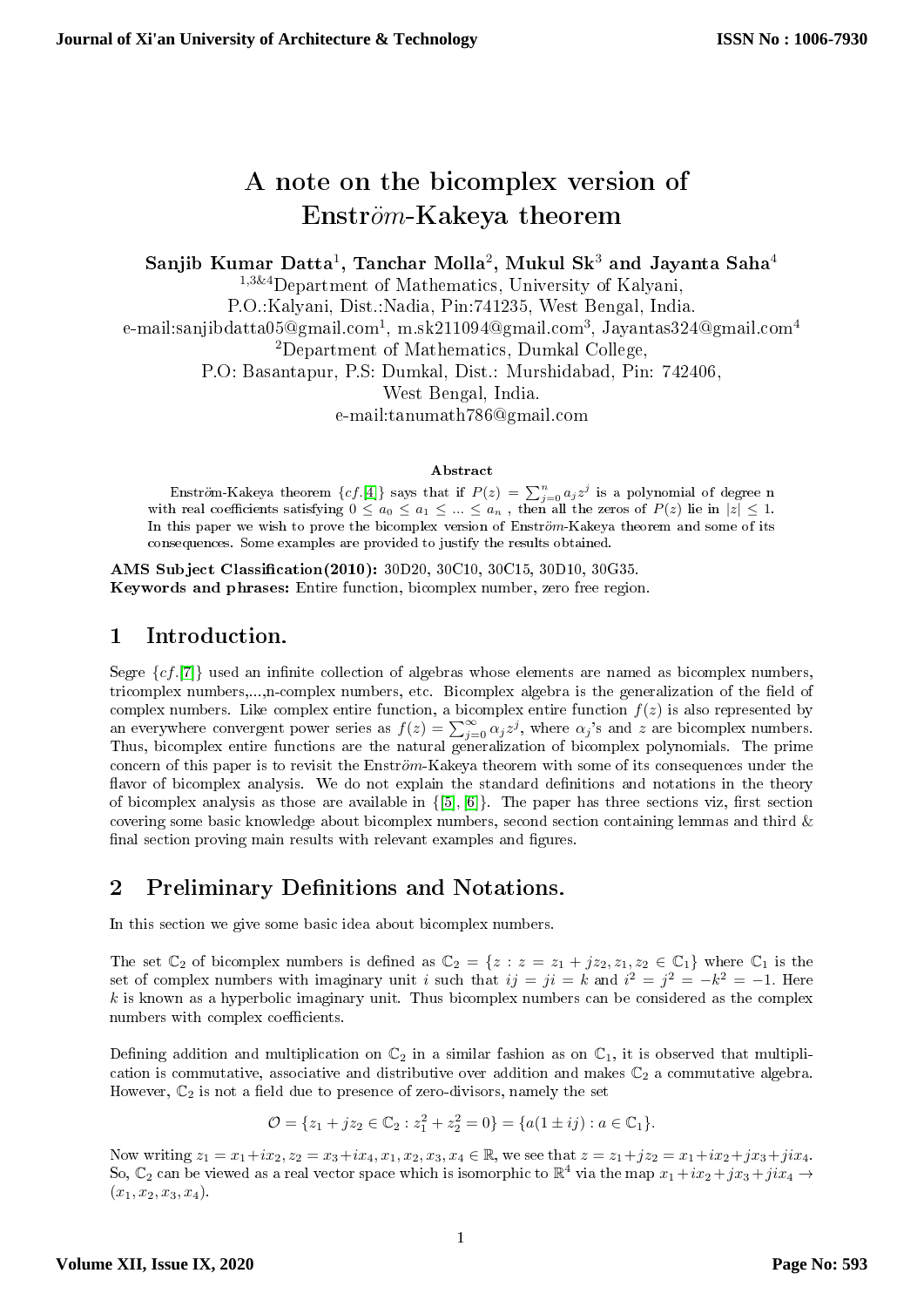#### 2.0.1 Idempotent Representation.

Idempotent representation is one of the important presentation of a bicomplex number. The bicomplex numbers  $e_1 := \frac{1+ij}{2}, e_2 := \frac{1-ij}{2}$  are linearly independent in the linear space  $\mathbb{C}_2$  over  $\mathbb{C}_1$  and  $e_1 + e_2 =$  $1, e_1 - e_2 = i j, e_1 e_2 = 0, e_1^2 = e_1, e_2^2 = e_2$ . Any number  $z = z_1 + j z_2 \in \mathbb{C}_2$  can be written uniqely as  $z = (z_1 - iz_2)e_1 + (z_1 + iz_2)e_2$ . This representation is named as idempotent representation of z.

#### 2.0.2 Norm.

The norm function  $\| \| : \mathbb{C}_2 \to \mathbb{R}^+$  ( $\mathbb{R}^+$  denote the set of all non negative real numbers) is defined as follows:

If  $z = z_1 + jz_2 = \xi_1e_1 + \xi_2e_2 \in \mathbb{C}_2$ , then

$$
||z|| = \{ |z_1|^2 + |z_2|^2 \}^{\frac{1}{2}} = \left\{ \frac{|\xi_1|^2 + |\xi_2|^2}{2} \right\}^{\frac{1}{2}}.
$$

#### 2.0.3 Auxiliary Complex Spaces.

The complex spaces  $A_1 = \{z_1 - iz_2 : z_1, z_2 \in \mathbb{C}_1\}$  and  $A_2 = \{z_1 + iz_2 : z_1, z_2 \in \mathbb{C}_1\}$  are called the auxiliary complex spaces. The spaces  $A_1$  and  $A_2$  contain same elements as in  $\mathbb{C}_1$ . Though, convenient notations  $A_1$ and  $A_2$  are used for special representation of elements. Each point  $z_1+jz_2 = (z_1-iz_2)e_1+(z_1+iz_2)e_2 \in \mathbb{C}_2$ associates the points  $z_1 - iz_2 \in A_1$  and  $z_1 + iz_2 \in A_2$ . Also to each pair of points  $(z_1 - iz_2, z_1 + iz_2) \in A_1 \times A_2$ there is a unique point in  $\mathbb{C}_2$ .

#### 2.0.4 Cartesian Product.

 $\mathbb{C}_2$ -cartesian set determined by  $X_1 \subseteq A_1$  and  $X_2 \subseteq A_2$  is defined as follows:

$$
X_1 \times_e X_2 := \{ z_1 + j z_2 \in \mathbb{C}_2 : z_1 + j z_2 = \omega_1 e_1 + \omega_2 e_2, (\omega_1, \omega_2) \in X_1 \times X_2 \}.
$$

#### 2.0.5  $\mathbb{C}_2$ -Open Discus.

An open discus  $D(a; r_1, r_2)$  with centre  $a = a_1e_1 + a_2e_2$  and radii  $r_1 > 0, r_2 > 0$  is defined as

$$
D(a; r_1, r_2) = B_1(a_1, r_1) \times_e B_1(a_2, r_2)
$$
  
=  $\{\omega_1 e_1 + \omega_2 e_2 \in \mathbb{C}_2 : |\omega_1 - a_1| < r_1, |\omega_2 - a_2| < r_2\}.$ 

where  $B_1(z,r)$  is an open ball with center  $z \in \mathbb{C}_1$  and radius  $r > 0$ .

#### 2.0.6  $\mathbb{C}_2$ -Closed Discus.

A closed discus  $\bar{D}(a; r_1, r_2)$  with centre  $a = a_1e_1 + a_2e_2$  and radii  $r_1 > 0, r_2 > 0$  is defined by

$$
\begin{aligned} \bar{D}(a; r_1, r_2) &= \bar{B}_1(a_1, r_1) \times_e \bar{B}_1(a_2, r_2) \\ &= \{ \omega_1 e_1 + \omega_2 e_2 \in \mathbb{C}_2 : |\omega_1 - a_1| \le r_1, |\omega_2 - a_2| \le r_2 \}. \end{aligned}
$$

where  $\bar{B}_1(z,r)$  is a closed ball with center  $z \in \mathbb{C}_1$  and radius  $r > 0$ .

Geometrically,  $\bar{D}(a; r_1, r_2)$  represents a duocylinder or double cylinder in 4-dimensional Euclidean space which is analogous to a cylinder in 3-space [\[8\]](#page-10-4).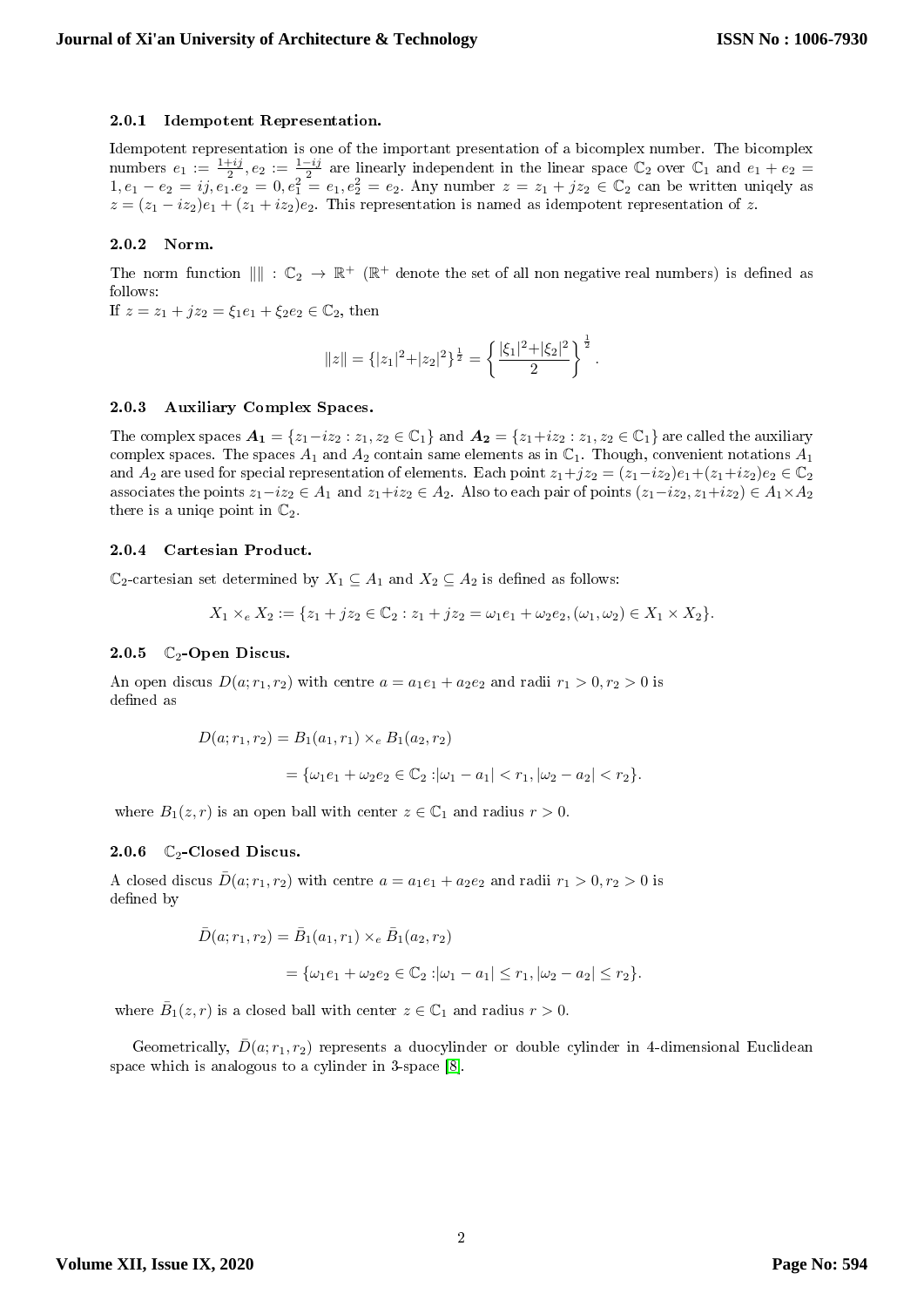

Figure 1: Perspective projection of  $\bar{D}(a; r_1, r_2)$ 

#### 2.0.7  $\mathbb{C}_2$ -Disc.

If  $r_1 > 0$ ,  $r_2 > 0$  both are equal to r, then the discus is called a  $\mathbb{C}_2$ - disc and is denoted by  $D(a; r, r)$  $D(a;r)$ .

### 3 Lemmas.

In this section we present lemmas which will be needed in the sequel.

<span id="page-2-0"></span>Lemma 3.1. [\[7\]](#page-10-1) Let  $X = X_1e_1 + X_2e_2 := \{\xi_1e_1 + \xi_2e_2 : \xi_1 \in X_1, \xi_2 \in X_2\}$  be a domain in  $\mathbb{C}_2$ . A bicomplex function  $F = G_1e_1 + G_2e_2$ :  $X \to \mathbb{C}_2$  is holomorphic if and only if both the component function  $G_1$  and  $G_2$  are holomorphic in  $X_1$  and  $X_2$  respectively.

<span id="page-2-2"></span>**Lemma 3.2.** [\[7\]](#page-10-1) Let F be a bicomplex holomorphic function defined in a domain  $X = X_1e_1 + X_2e_2$  :=  ${\{\xi_1e_1 + \xi_2e_2 : \xi_1 \in X_1, \xi_2 \in X_2\}}$  such that  $F(z) = G_1(\xi_1)e_1 + G_2(\xi_2)e_2$ , for all  $z = \xi_1e_1 + \xi_2e_2 \in X$ . Then,  $F(z)$  has zero in X if and only if  $G_1(\xi_1)$  and  $G_2(\xi_2)$  both have zero at  $\xi_1$  in  $X_1$  and at  $\xi_2$  in  $X_2$ respectively.

The following lemma is termed as Schwarz's lemma in  $\mathbb{C}_1$ .

<span id="page-2-1"></span>**Lemma 3.3.** [\[3\]](#page-10-5) If  $g(z)$  is holomorphic in  $|z| \leq R$  in  $\mathbb{C}_1$ ,  $g(0) = 0$  and  $|g(z)| \leq M$  for  $|z| = R$ , then

$$
|g(z)| \le \frac{M|z|}{R}.
$$

### 4 Theorems.

In this section we present the main results of the paper.

<span id="page-2-3"></span>**Theorem 4.1.** Let  $f(z) = \sum_{j=0}^{\infty} a_j z^j$  be a bicomplex entire function with real positive coefficients and for some  $k \geq 1, t > 0$ 

$$
ka_0 \ge ta_1 \ge t^2 a_2 \ge \dots
$$

Then  $f(z)$  does not vanish in the open discus  $D(0; t_0, t_0)$  where  $t_0 = \frac{t}{2k-1}$ .

*Proof.* Since  $a_i = a_i e_1 + a_i e_2$  and  $z = \xi_1 e_1 + \xi_2 e_2$ , then  $f(z)$  can be expressed as

$$
f(z) = \sum_{j=0}^{\infty} (a_j e_1 + a_j e_2)(\xi_1 e_1 + \xi_2 e_2)^j
$$
  
= 
$$
\sum_{j=0}^{\infty} (a_j e_1 + a_j e_2)(\xi_1^j e_1 + \xi_2^j e_2)
$$
  
= 
$$
\sum_{j=0}^{\infty} a_j \xi_1^j e_1 + \sum_{j=0}^{\infty} a_j \xi_2^j e_2
$$
  
= 
$$
f_1(\xi_1) e_1 + f_2(\xi_2) e_2.
$$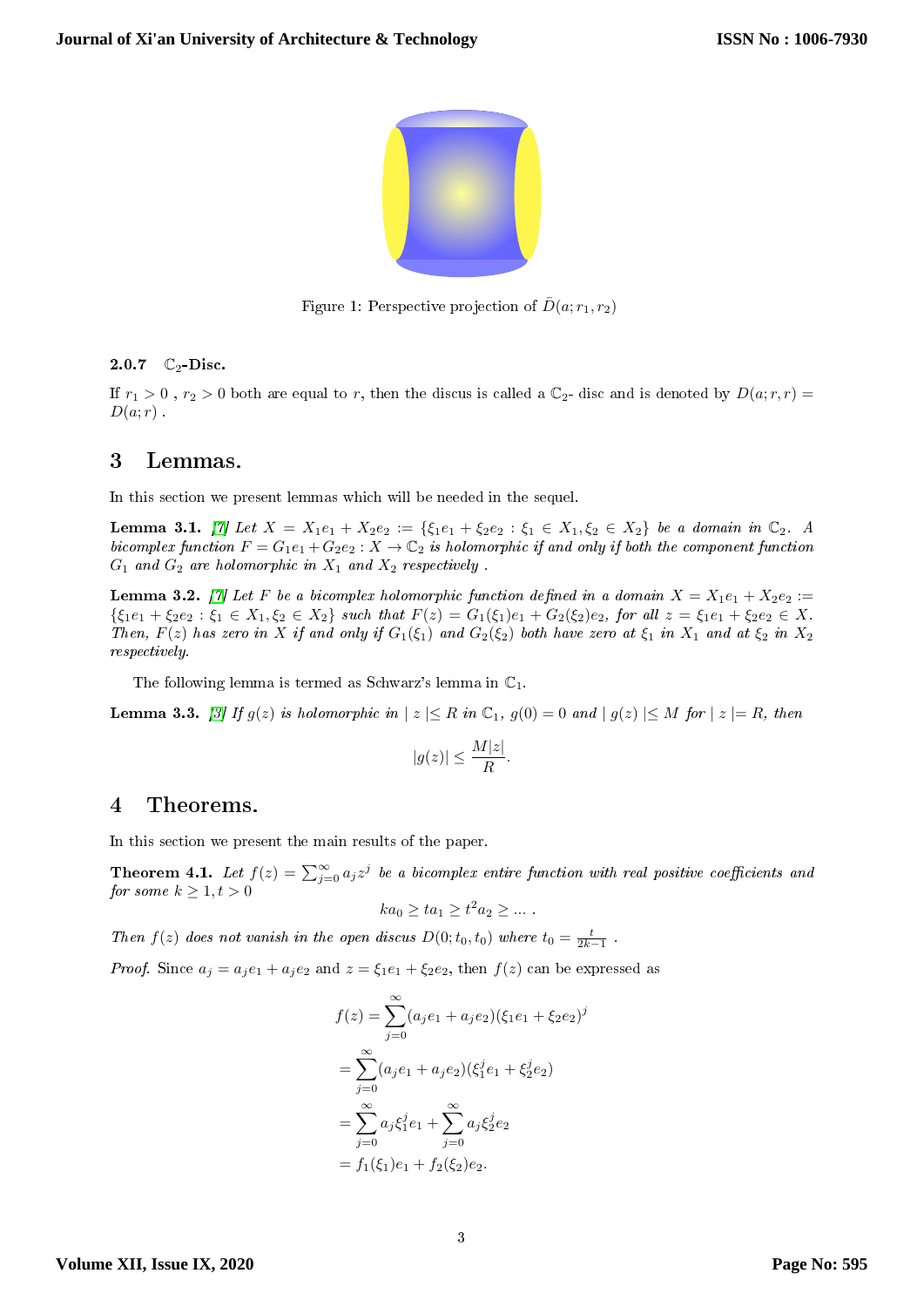Since  $f(z)$  is holomorphic in any closed discus  $\bar{D}(0; t, t) \subset \mathbb{C}_2, 0 < t < \infty$ , in view of Lemma [3.1,](#page-2-0)  $f_1(\xi_1)$ and  $f_2(\xi_2)$  both are holomorphic respectively in  $X_1 = \{\xi_1 \in A_1 : |\xi_1| \le t\} \subset \mathbb{C}_1$  and  $X_2 = \{\xi_2 \in A_2 : |\xi_1| \le t\}$  $\xi_2 \leq t \leq \mathbb{C}_1.$ 

Clearly,  $\lim_{j \to \infty} a_j t^j = 0$ .

Now, let us consider

$$
F(\xi_1) = (\xi_1 - t) f_1(\xi_1),
$$
  
i.e,  $F(\xi_1) = -ta_0 + (a_0 - ta_1)\xi_1 + (a_1 - ta_2)\xi_1^2 + ...$   
i.e,  $F(\xi_1) = -ta_0 + (a_0 - ka_0 + ka_0 - ta_1)\xi_1 + (a_1 - ta_2)\xi_1^2 + ...$   
i.e,  $F(\xi_1) = -ta_0 + (1 - k)a_0\xi_1 + (ka_0 - ta_1)\xi_1 + (a_1 - ta_2)\xi_1^2 + ...$   
i.e,  $F(\xi_1) = -ta_0 + (1 - k)a_0\xi_1 + G(\xi_1)$  where  $G(\xi_1) = (ka_0 - ta_1)\xi_1 + (a_1 - ta_2)\xi_1^2 + ...$ 

For  $|\xi_1| = t$ , we have

$$
|G(\xi_1)| = |(ka_0 - ta_1)\xi_1 + (a_1 - ta_2)\xi_1^2 + \dots|
$$
  
\n
$$
\leq |ka_0 - ta_1||\xi_1| + |a_1 - ta_2||\xi_1|^2 + \dots
$$
  
\n
$$
= (ka_0 - ta_1)t + (a_1 - ta_2)t^2 + \dots
$$
  
\n
$$
= ka_0t.
$$

As  $G(\xi_1)$  is holomorphic in  $|\xi_1| \leq t$ ,  $G(0) = 0$  and  $|G(\xi_1)| \leq ka_0t$  for  $|\xi_1| = t$ , applying Lemma [3.3,](#page-2-1) we get that

$$
|G(\xi_1)| \leq \frac{ka_0t|\xi_1|}{t}
$$
  
=  $ka_0|\xi_1|$ , for  $|\xi_1| \leq t$ .

Now, for  $|\xi_1| < t$ , it follows that

$$
|F(\xi_1)| \geq |-ta_0 + (1 - k)a_0\xi_1| - |G(\xi_1)|
$$
  
\n
$$
\geq |ta_0 + (k - 1)a_0\xi_1| - ka_0|\xi_1|
$$
  
\n
$$
\geq ta_0 - (k - 1)a_0|\xi_1| - ka_0|\xi_1|
$$
  
\n
$$
= ta_0 - (2k - 1)a_0|\xi_1| > 0 \text{ if } |\xi_1| < \frac{t}{2k - 1}.
$$

Hence for both  $|\xi_1| < t$  and  $|\xi_1| < t_0$ ,  $|f_1(\xi_1)| > 0$  where  $t_0 = \frac{t}{2k-1}$ .

Similarly,  $|f_2(\xi_2)| > 0$  if  $|\xi_2| < t_0$ .

Therefore  $f_1(\xi_1)$  and  $f_2(\xi_2)$  do not vanish respectively in  $X_1' = \{\xi_1 \in X_1 : |\xi_1| < t_0\}$  and  $X_2' = \{\xi_2 \in X_1 : |\xi_1| < t_0\}$  $X_2$  :  $|\xi_2| < t_0$ .

Hence by Lemma [3.2,](#page-2-2)  $f(z) = f_1(\xi_1)e_1 + f_2(\xi_2)e_2$  does not vanish in  $X'_1e_1 + X'_2e_2 = D(0; t_0, t_0)$ .

This proves the theorem.

**Remark [4.1](#page-2-3).** Theorem [4](#page-10-0).1 is in fact the bicomplex version of Enström-Kakeya theorem  $\{cf. [4]\}$ Remark 4.2. The following example with related figure ensures the validity of Theorem [4.1.](#page-2-3) **Example 4.1.** Let  $f(z) = e^z - \frac{1}{2}$ . Then,  $f(z) = \frac{1}{2} + z + \frac{z^2}{2!} + \dots$ . Here,  $a_0 = \frac{1}{2}, a_j = \frac{1}{j!}, j = 1, 2, ...$ 

 $\Box$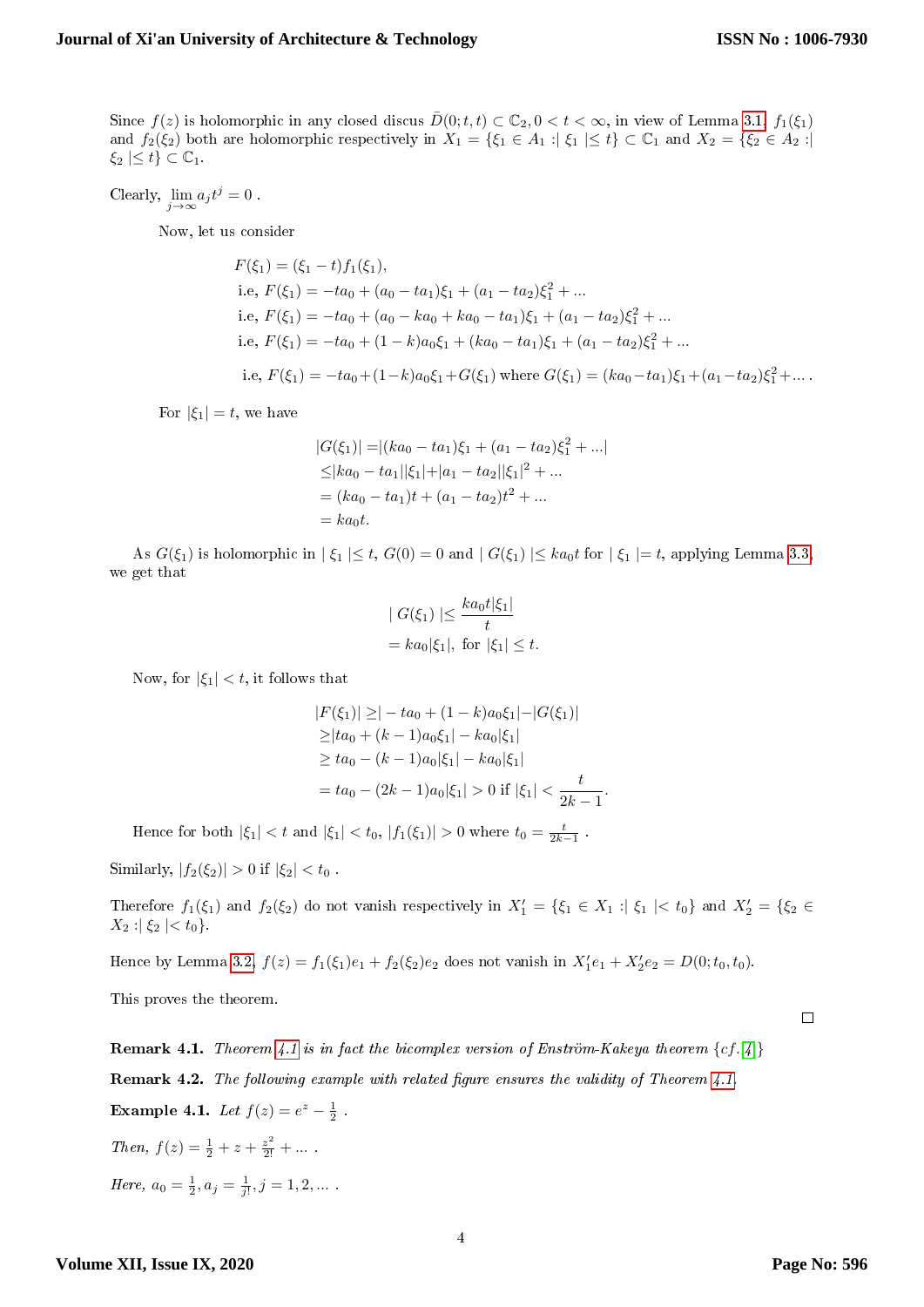We see that all the coefficients are positive real numbers and for  $k = 1, t = \frac{1}{2}$ ,

$$
ka_0 \ge ta_1 \ge t^2 a_2 \ge \dots
$$

Hence by Theorem 4.1,  $f(z) = e^z - \frac{1}{2}$  does not vanish in  $D(0; .5, .5)$ .



Figure 2: Perspective projection of the zero free region  $D(0; .5, .5)$  of  $f(z) = e^z - \frac{1}{2}$ 

<span id="page-4-0"></span>**Theorem 4.2.** Let  $f(z) = \sum_{j=0}^{\infty} a_j z^j$  be an entire function in  $\mathbb{C}_2$  with real positive coefficients such that for some  $k \leq 1, t > 0$  and  $\lambda \geq 1$ 

$$
ka_0 \le ta_1 \le t^2 a_2 \le \dots \le t^{\lambda} a_{\lambda} \ge t^{\lambda+1} a_{\lambda+1} \ge \dots
$$

Then  $f(z)$  does not vanish in the open discus  $D(0;r_0,r_0)$  where  $r_0 = \frac{ta_0}{(1-2k)a_0+2a_\lambda t^\lambda}$ .

Proof. As in Theorem [4.1,](#page-2-3) we have

$$
f(z) = \sum_{j=0}^{\infty} a_j \xi_1^j e_1 + \sum_{j=0}^{\infty} a_j \xi_2^j e_2
$$
  
=  $f_1(\xi_1)e_1 + f_2(\xi_2)e_2$ .

Clearly,  $f(z)$  is holomorphic in any closed discus  $\overline{D}(0; t, t) \subset \mathbb{C}_2, 0 < t < \infty$  and so by Lemma [3.1,](#page-2-0)  $f_1(\xi_1)$  and  $f_2(\xi_2)$  both are holomorphic respectively in  $X_1 = \{\xi_1 \in A_1 : \xi_1 \leq \xi_1 \in \mathbb{C}_1 \text{ and } \xi_2 \leq \xi_2 \}$  $X_2 = \{ \xi_2 \in A_2 : |\xi_2| \le t \} \subset \mathbb{C}_1.$ 

Also,  $\lim_{j\to\infty} a_j t^j = 0$ .

Let

$$
F(\xi_1) = (\xi_1 - t) f_1(\xi_1),
$$
  
i.e,  $F(\xi_1) = (\xi_1 - t) (a_0 + a_1 \xi_1 + a_2 \xi_1^2 + ... + a_\lambda \xi_1^\lambda + a_{\lambda+1} \xi_1^{\lambda+1} + ...)$   
i.e,  $F(\xi_1) = -ta_0 + (a_0 - ta_1)\xi_1 + (a_1 - ta_2)\xi_1^2 + ... + (a_{\lambda-1} - ta_\lambda)\xi_1^\lambda + (a_\lambda - ta_{\lambda+1})\xi_1^{\lambda+1} + ...$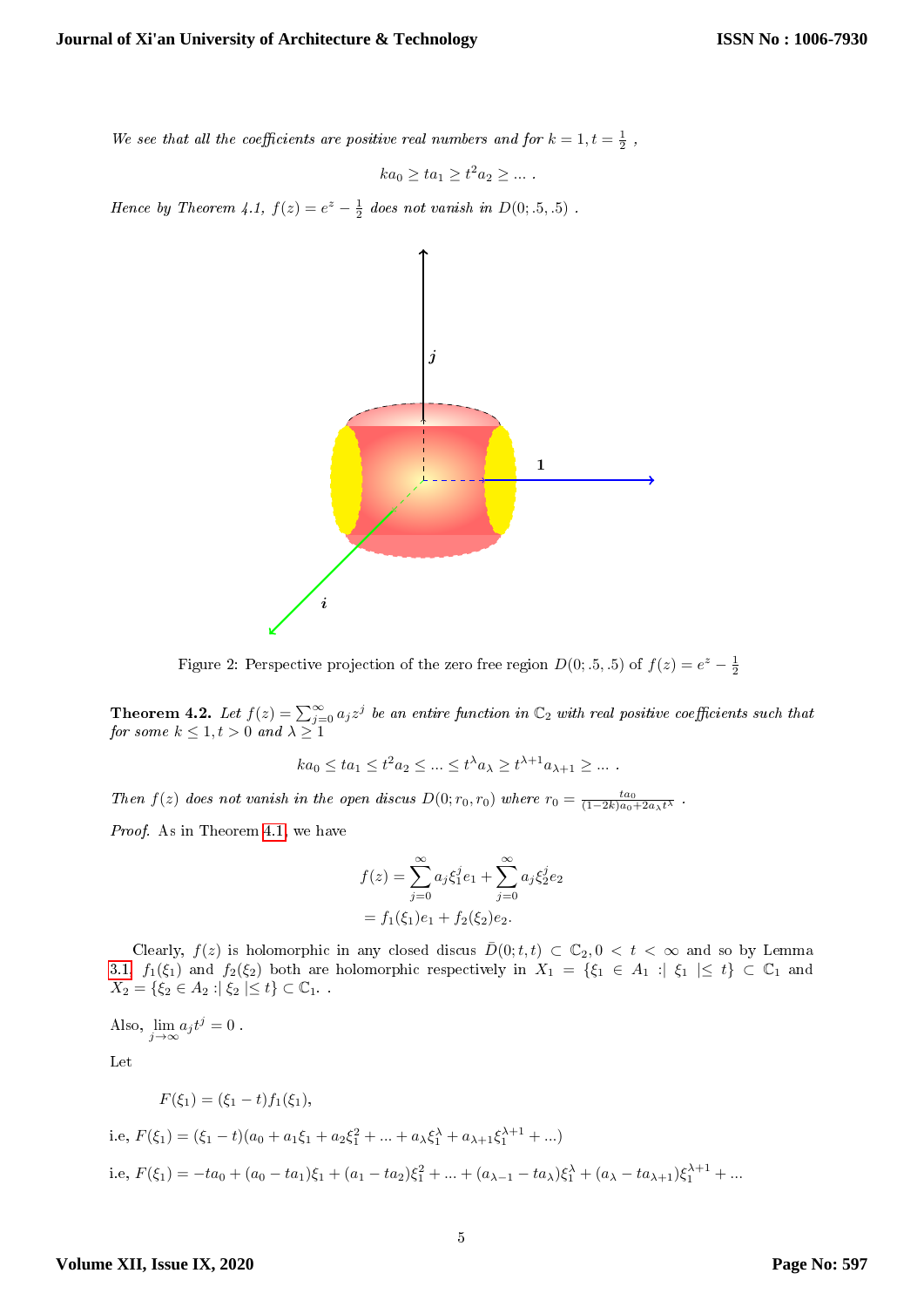i.e, 
$$
F(\xi_1) = -ta_0 + (a_0 - ka_0 + ka_0 - ta_1)\xi_1 + (a_1 - ta_2)\xi_1^2 + \dots + (a_{\lambda-1} - ta_{\lambda})\xi_1^{\lambda} + (a_{\lambda} - ta_{\lambda+1})\xi_1^{\lambda+1} + \dots
$$
  
\ni.e,  $F(\xi_1) = -ta_0 + (1 - k)a_0\xi_1 + (ka_0 - ta_1)\xi_1 + (a_1 - ta_2)\xi_1^2 + \dots + (a_{\lambda-1} - ta_{\lambda})\xi_1^{\lambda} + (a_{\lambda} - ta_{\lambda+1})\xi_1^{\lambda+1} + \dots$   
\ni.e,  $F(\xi_1) = -ta_0 + (1 - k)a_0\xi_1 + G(\xi_1)$ ,  
\nwhere  $G(\xi_1) = (ka_0 - ta_1)\xi_1 + (a_1 - ta_2)\xi_1^2 + \dots + (a_{\lambda-1} - ta_{\lambda})\xi_1^{\lambda} + (a_{\lambda} - ta_{\lambda+1})\xi_1^{\lambda+1} + \dots$   
\nAlso, for  $|\xi_1| = t$ ,  
\n $|G(\xi_1)| \leq |ka_0 - ta_1||\xi_1| + |a_1 - ta_2||\xi_1|^2 + \dots + |a_{\lambda-1} - ta_{\lambda}||\xi_1|^{\lambda} + |a_{\lambda} - ta_{\lambda+1}||\xi_1|^{\lambda+1} + \dots$   
\n $= (ta_1 - ka_0)t + (ta_2 - a_1)t^2 + \dots + (ta_{\lambda} - a_{\lambda-1})t^{\lambda} + (a_{\lambda} - ta_{\lambda+1})t^{\lambda+1} + \dots$   
\n $= t^{\lambda+1}a_{\lambda} - ka_0t + t^{\lambda+1}a_{\lambda}$   
\n $= (2t^{\lambda}a_{\lambda} - ka_0)t$ .

Now,  $G(\xi_1)$  is holomorphic in  $|\xi_1| \leq t$ . Also,  $G(0) = 0$  and  $|G(\xi_1)| \leq (2t^{\lambda}a_{\lambda} - ka_0)t$  for  $|\xi_1| = t$ . So using Lemma [3.3,](#page-2-1) we get that  $\langle \alpha_1 \lambda \rangle = \vert l_{\alpha\alpha_1} \rangle + |\xi_1|$ 

$$
|G(\xi_1)| \le \frac{(2t^{\lambda}a_{\lambda} - ka_0)t|\xi_1|}{t}
$$
  
=  $(2t^{\lambda}a_{\lambda} - ka_0)|\xi_1|$ , for  $|\xi_1| \le t$ .

For  $|\xi_1| < t$ , we see that

$$
|F(\xi_1)| \geq |-ta_0 + (1 - k)a_0\xi_1| - |G(\xi_1)|
$$
  
\n
$$
\geq ta_0 - (1 - k)a_0|\xi_1| - (2t^{\lambda}a_{\lambda} - ka_0)|\xi_1|
$$
  
\n
$$
= ta_0 - \{(1 - 2k)a_0 + 2t^{\lambda}a_{\lambda}\}|\xi_1| > 0 \text{ if } |\xi_1| < \frac{ta_0}{(1 - 2k)a_0 + 2t^{\lambda}a_{\lambda}}.
$$

Therefore for  $|\xi_1| < t$ ,

$$
|f_1(\xi_1)| > 0
$$
 if  $|\xi_1| < r_0$  where  $r_0 = \frac{ta_0}{(1-2k)a_0 + 2t^{\lambda}a_{\lambda}}$ .

Similarly,  $|f_2(\xi_2)| > 0$  if  $|\xi_2| < r_0$ .

Hence both  $f_1(\xi_1)$  and  $f_2(\xi_2)$  have no zeros respectively in  $X_1' = \{\xi_1 \in X_1 : \xi_1 \mid \xi_1 \mid r_0\}$  and  $X_2' =$  $\{\xi_2 \in X_2 : |\xi_2| < r_0\}.$ 

Consequently, by Lemma [3.2,](#page-2-2)  $f(z) = f_1(\xi_1)e_1 + f_2(\xi_2)e_2$  has no zero in  $X'_1e_1 + X'_2e_2 = D(0; r_0, r_0)$ . Thus the theorem is established.  $\Box$ 

**Remark 4.3.** Theorem [4.2](#page-4-0) can be regarded as the bicomplex version of the Theorem 1 of [\[1\]](#page-10-6).

**Remark 4.4.** The following example with given figure justifies the validity of Theorem  $4.2$ .

**Example 4.2.** Let us consider 
$$
f(z) = e^z + \frac{z^2}{2} - \frac{z}{2} + 2
$$
,

Then,  $f(z) = 3 + \frac{z}{2} + z^2 + \frac{z^3}{3!} + \dots$ 

Here,  $a_0 = 3, a_1 = \frac{1}{2}, a_2 = 1, a_j = \frac{1}{j!}, j = 3, 4, ...$ 

So it follows that all the coefficients are positive real numbers and for  $k = \frac{1}{6}$ ,  $t = 1$  and  $\lambda = 2$ ,

$$
ka_0 \le ta_1 \le t^2 a_2 \le \dots \le t^{\lambda} a_{\lambda} \ge t^{\lambda+1} a_{\lambda+1} \ge \dots
$$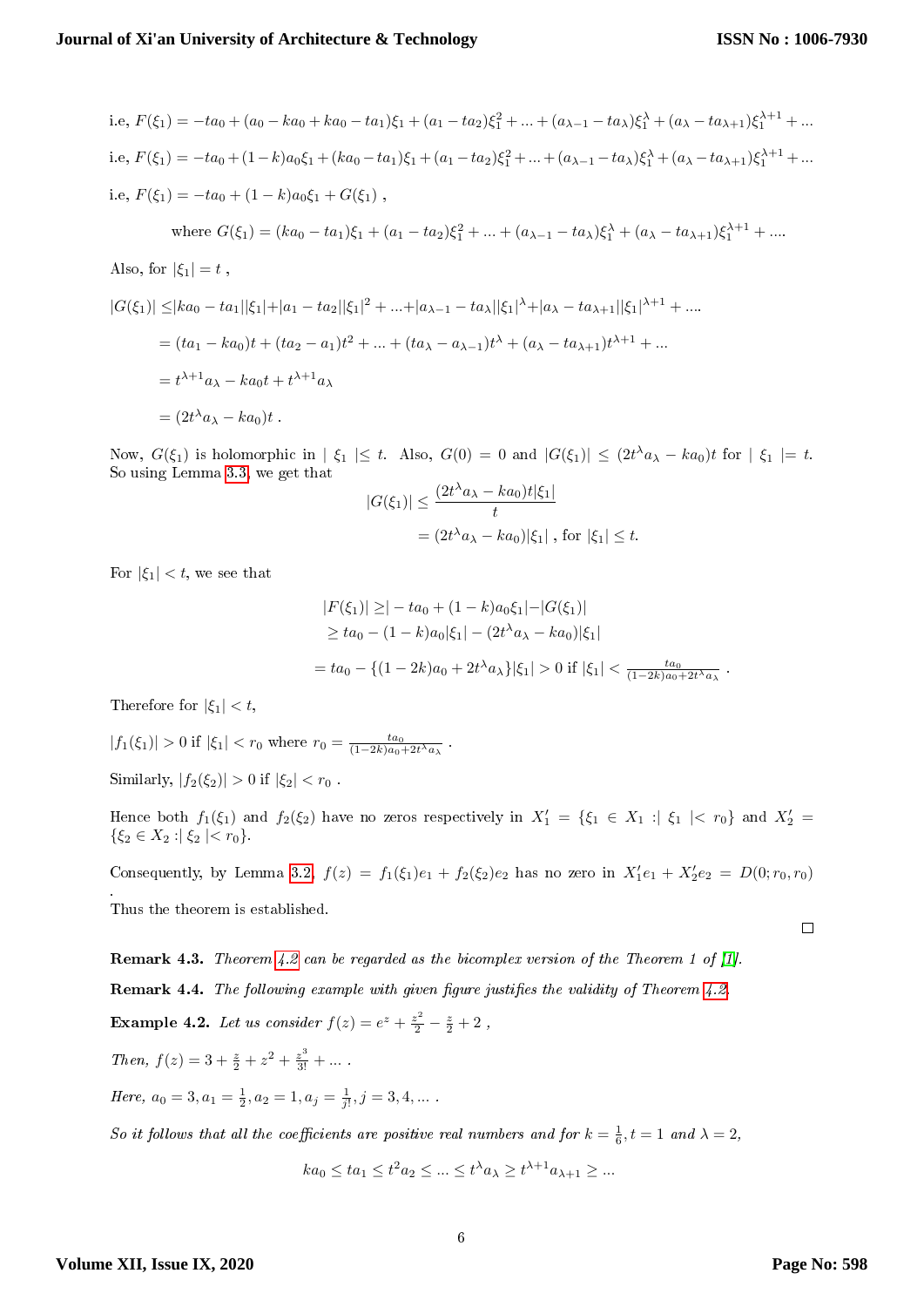where  $r_0 = \frac{ta_0}{(1-2k)a_0+2t^{\lambda}a_{\lambda}} = .75$ .

Hence by Theorem [4.2,](#page-4-0) we obtain that  $f(z) = e^z + \frac{z^2}{2} - \frac{z}{2} + 2$  does not vanish in  $D(0; .75, .75)$ .



Figure 3: Perspective projection of the zero free region  $D(0; .75, .75)$  of  $f(z) = e^z + \frac{z^2}{2} - \frac{z}{2} + 2$ 

The bicomplex version of Theorem B of [\[2\]](#page-10-7) can be seen in the next theorem.

<span id="page-6-0"></span>**Theorem 4.3.** Let  $f(z) = \sum_{j=0}^{\infty} a_j z^j$  be a bicomplex entire function with complex coefficients such that  $a_0 \neq 0$  and for some  $t > 0$  $|a_0| \ge t |a_1| \ge t^2 |a_2| \ge \dots$ 

Then no zero of  $f(z)$  lie in the open discus  $D(0;r_0,r_0)$  where  $r_0 = \frac{t|a_0|}{|a_0|+||a_0|-a_0|+2\sum_{j=1}^{\infty}||a_j|-a_j|t^j}$ .

*Proof.* We can write  $f(z)$  as

$$
f(z) = \sum_{j=0}^{\infty} a_j \xi_1^j e_1 + \sum_{j=0}^{\infty} a_j \xi_2^j e_2
$$
  
=  $f_1(\xi_1)e_1 + f_2(\xi_2)e_2$ .

Since  $f(z)$  is holomorphic in any closed discus  $\overline{D}(0; t, t) \subset \mathbb{C}_2, 0 < t < \infty$ , by Lemma [3.1,](#page-2-0)  $f_1(\xi_1)$  and  $f_2(\xi_2)$  both are holomorphic respectively in  $X_1 = \{\xi_1 \in A_1 : |\xi_1| \le t\} \subset \mathbb{C}_1$  and  $X_2 = \{\xi_2 \in A_2 : |\xi_2| \le t\}$  $t\} \subset \mathbb{C}_1$ .

Also,  $\lim_{j \to \infty} a_j t^j = 0$ .

Let

$$
F(\xi_1) = (\xi_1 - t) f_1(\xi_1),
$$
  
i.e,  $F(\xi_1) = -ta_0 + (a_0 - ta_1)\xi_1 + (a_1 - ta_2)\xi_1^2 + ...$   
i.e,  $F(\xi_1) = -ta_0 + G(\xi_1)$ , where  $G(\xi_1) = \sum_{j=1}^{\infty} (a_{j-1} - ta_j)\xi_1^j$ 

For  $|\xi_1| = t$ ,

$$
|G(\xi_1)| = |\sum_{j=1}^{\infty} (a_{j-1} - ta_j)\xi_1^j|
$$
  
=  $|\sum_{j=1}^{\infty} \{(|a_{j-1}| - t|a_j|) + (a_{j-1} - |a_{j-1}|) + t(|a_j| - a_j)\}\xi_1^j|$   
 $\leq \sum_{j=1}^{\infty} ||a_{j-1}| - t|a_j||t^j + \sum_{j=1}^{\infty} ||a_{j-1}| - a_{j-1}|t^j + \sum_{j=1}^{\infty} ||a_j| - a_j|t^{j+1}$ 

.

#### **Volume XII, Issue IX, 2020**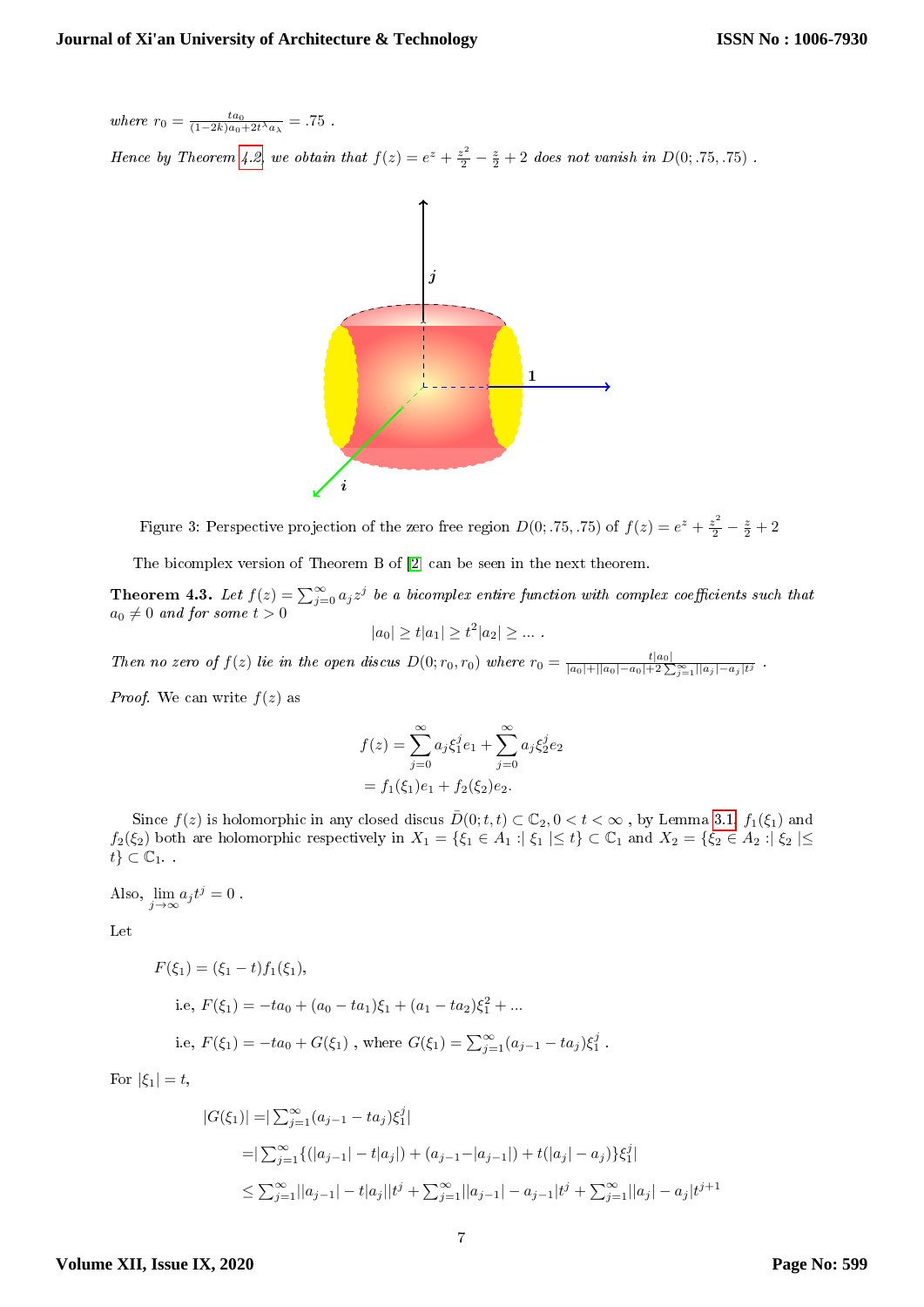$$
= \sum_{j=1}^{\infty} (|a_{j-1}| - t|a_j|)t^j + \sum_{j=1}^{\infty} ||a_{j-1}| - a_{j-1}|t^j + \sum_{j=1}^{\infty} ||a_j| - a_j|t^{j+1}
$$
  
=  $t(|a_0| + ||a_0| - a_0| + 2\sum_{j=1}^{\infty} ||a_j| - a_j|t^j)$ .

Since  $G(\xi_1)$  is holomorphic in  $|\xi_1| \le t$ ,  $G(0) = 0$  and  $|G(\xi_1)| \le t(|a_0| + ||a_0| - a_0| + 2\sum_{j=1}^{\infty}||a_j| - a_j|t^j)$ for  $|\xi_1| = t$ , by Lemma [3.3,](#page-2-1) we get

$$
|G(\xi_1)| \le \frac{t(|a_0| + ||a_0| - a_0| + 2\sum_{j=1}^{\infty} ||a_j| - a_j|t^j)|\xi_1|}{t}
$$
  
= 
$$
(|a_0| + ||a_0| - a_0| + 2\sum_{j=1}^{\infty} ||a_j| - a_j|t^j)|\xi_1| \text{ for } |\xi_1| \le t.
$$

Therefore for  $|\xi_1| < t$ ,

$$
|F(\xi_1)| \ge t|a_0| - |G(\xi_1)|
$$
  
\n
$$
\ge t|a_0| - (|a_0| + ||a_0| - a_0| + 2\sum_{j=1}^{\infty} ||a_j| - a_j|t^j)|\xi_1| > 0 \text{ if } |\xi_1| < \frac{|a_0|t}{|a_0| + ||a_0| - a_0| + 2\sum_{j=1}^{\infty} ||a_j| - a_j|t^j}.
$$

Hence for  $|\xi_1| < t$ ,

$$
|f_1(\xi_1)| > 0
$$
 if  $|\xi_1| < r_0$  where  $r_0 = \frac{|a_0|t}{|a_0| + ||a_0| - a_0| + 2\sum_{j=1}^{\infty}||a_j| - a_j|t^j}$ .

Similarly for  $|\xi_1| < t$ ,  $|f_2(\xi_2)| > 0$  if  $|\xi_2| < r_0$ .

Thus both  $f_1(\xi_1)$  and  $f_2(\xi_2)$  have no zeros respectively in  $X_1' = \{\xi_1 \in X_1 : |\xi_1| < r_0\}$  and  $X_2' =$  $\{\xi_2 \in X_2 : |\xi_2| < r_0\}.$ 

Consequently, by Lemma [3.2,](#page-2-2)  $f(z) = f_1(\xi_1)e_1 + f_2(\xi_2)e_2$  has no zero in  $X'_1e_1 + X'_2e_2 = D(0; r_0, r_0)$ . This completes the proof of the theorem .

Remark 4.5. The following example with related figure ensures the validity of Theorem [4.3.](#page-6-0) Example 4.3. Let  $P(z) = 6 + (2 + 3i)z + (3 - i)z^2 + z^3$ .

Here,  $a_0 = 6, a_1 = 2 + 3i, a_2 = 3 - i, a_3 = 1, a_j = 0, j = 4, 5, ...$ 

For  $t = 1$ , the condition of Theorem [4.3](#page-6-0) is satisfied.

 $Now, r_0 = \frac{|a_0|t}{|a_0|+||a_0|-a_0|+2\sum_{j=1}^{\infty}||a_j|-a_j|t^j}$  ≈ .4.

Hence by Theorem [4.3,](#page-6-0) the polynomial  $P(z)$  has no zero in  $D(0; .4, .4)$ .

 $\Box$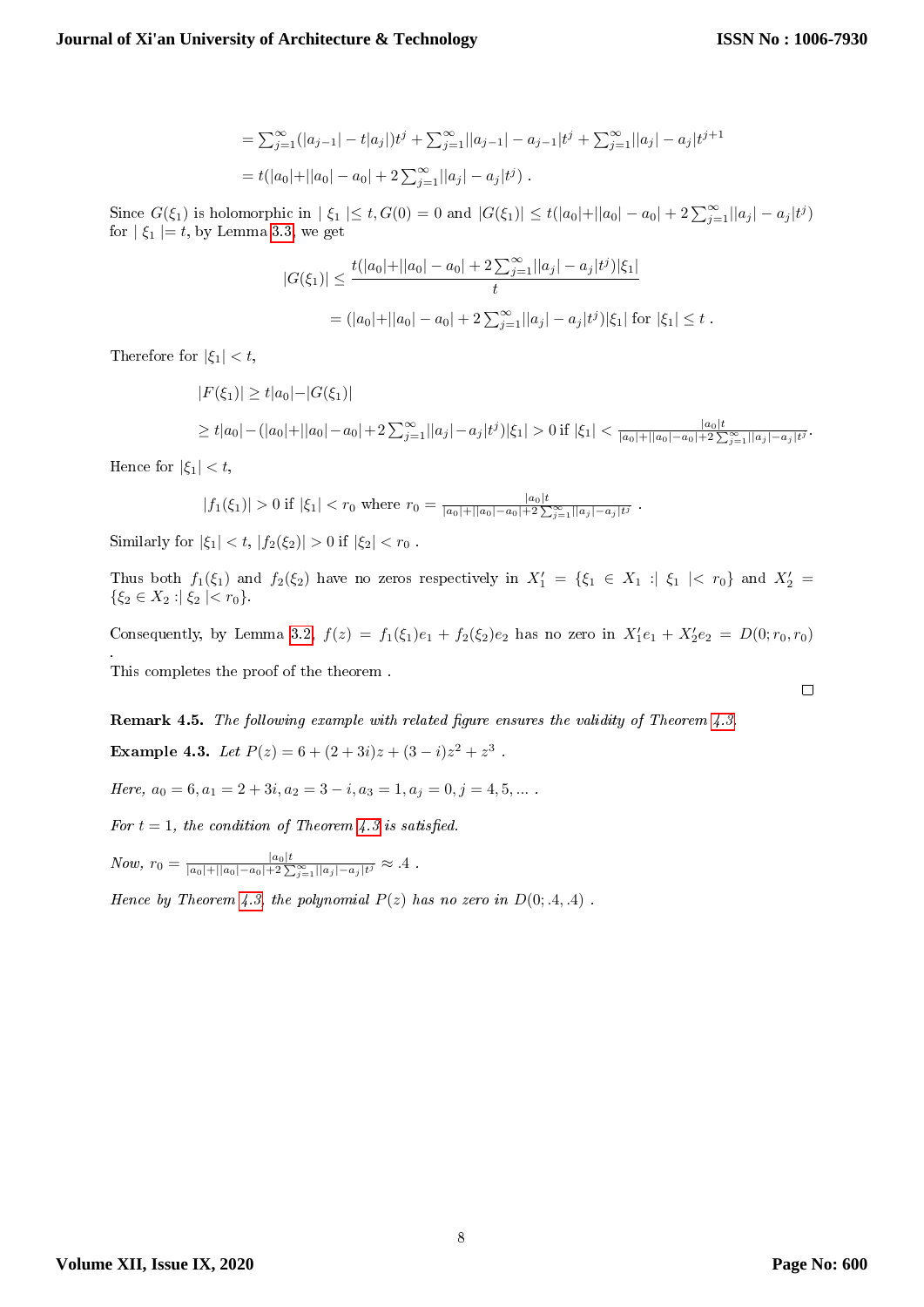

Figure 4: Perspective projection of the zero free region  $D(0; .4, .4)$  of  $P(z) = 6 + (2 + 3i)z + (3 - i)z^2 + z^3$ 

The following theorem can be deduced analogously to Theorem 4 of [\[2\]](#page-10-7) under the treatment of bicomplex analysis.

<span id="page-8-0"></span>**Theorem 4.4.** Let  $f(z) = \sum_{j=0}^{\infty} a_j z^j$  be an entire function in  $\mathbb{C}_2$  with each  $a_j \in \mathbb{C}_1$  and  $a_0 \neq 0$ . Also, let for some  $t > 0, k \geq 1$  $|t^k|a_k| \geq t^{k+1}|a_{k+1}| \geq t^{k+2}|a_{k+2}| \geq \dots$ 

Then 
$$
f(z)
$$
 has no zero in the open discus  $D(0; r_0, r_0)$ 

where 
$$
r_0 = \frac{t|a_0|}{|a_0|+2|a_k|t^k+||a_k|-a_k|t^k+2\sum_{j=1}^{k-1}|a_j|t^j+2\sum_{j=k+1}^{\infty}||a_j|-a_j|t^j}
$$
.

*Proof.*  $f(z)$  can be written as

$$
f(z) = \sum_{j=0}^{\infty} a_j \xi_1^j e_1 + \sum_{j=0}^{\infty} a_j \xi_2^j e_2
$$
  
=  $f_1(\xi_1)e_1 + f_2(\xi_2)e_2$ .

As  $f(z)$  is holomorphic in any closed discus  $\bar{D}(0; t, t) \subset \mathbb{C}_2, 0 < t < \infty$ , So by Lemma [3.1,](#page-2-0)  $f_1(\xi_1)$  and  $f_2(\xi_2)$  both are holomorphic respectively in  $X_1 = \{\xi_1 \in A_1 : \xi_1 \mid \xi_1 \mid \leq t\} \subset \mathbb{C}_1$  and  $X_2 = \{\xi_2 \in A_2 : \xi_2 \mid \leq t\}$  $t\} \subset \mathbb{C}_1$ .

Clearly,  $\lim_{j \to \infty} a_j t^j = 0$ .

Let

$$
F(\xi_1) = (\xi_1 - t) f_1(\xi_1),
$$
  
i.e,  $F(\xi_1) = -ta_0 + (a_0 - ta_1)\xi_1 + (a_1 - ta_2)\xi_1^2 + ...$ 

i.e, 
$$
F(\xi_1) = -ta_0 + G(\xi_1)
$$
, where  $G(\xi_1) = \sum_{j=1}^{\infty} (a_{j-1} - ta_j)\xi_1^j$ .

Now, for  $|\xi_1| = t$ ,

$$
|G(\xi_1)| = |\sum_{j=1}^{\infty} (a_{j-1} - ta_j)\xi_1^j|
$$
  
\n
$$
\leq |\sum_{j=1}^k (a_{j-1} - ta_j)\xi_1^j| + |\sum_{j=k+1}^{\infty} (a_{j-1} - ta_j)\xi_1^j|
$$
  
\n
$$
\leq \sum_{j=1}^k |a_{j-1} - ta_j|t^j + |\sum_{j=k+1}^{\infty} \{(|a_{j-1}| - t|a_j|) + (a_{j-1} - |a_{j-1}|) + t(|a_j| - a_j)\}\xi_1^j|
$$
  
\n
$$
\leq \sum_{j=1}^k (|a_{j-1}| + t|a_j|)t^j + \sum_{j=k+1}^{\infty} ||a_{j-1}| - t|a_j||t^j + \sum_{j=k+1}^{\infty} ||a_{j-1}| - a_{j-1}|t^j +
$$

#### **Volume XII, Issue IX, 2020**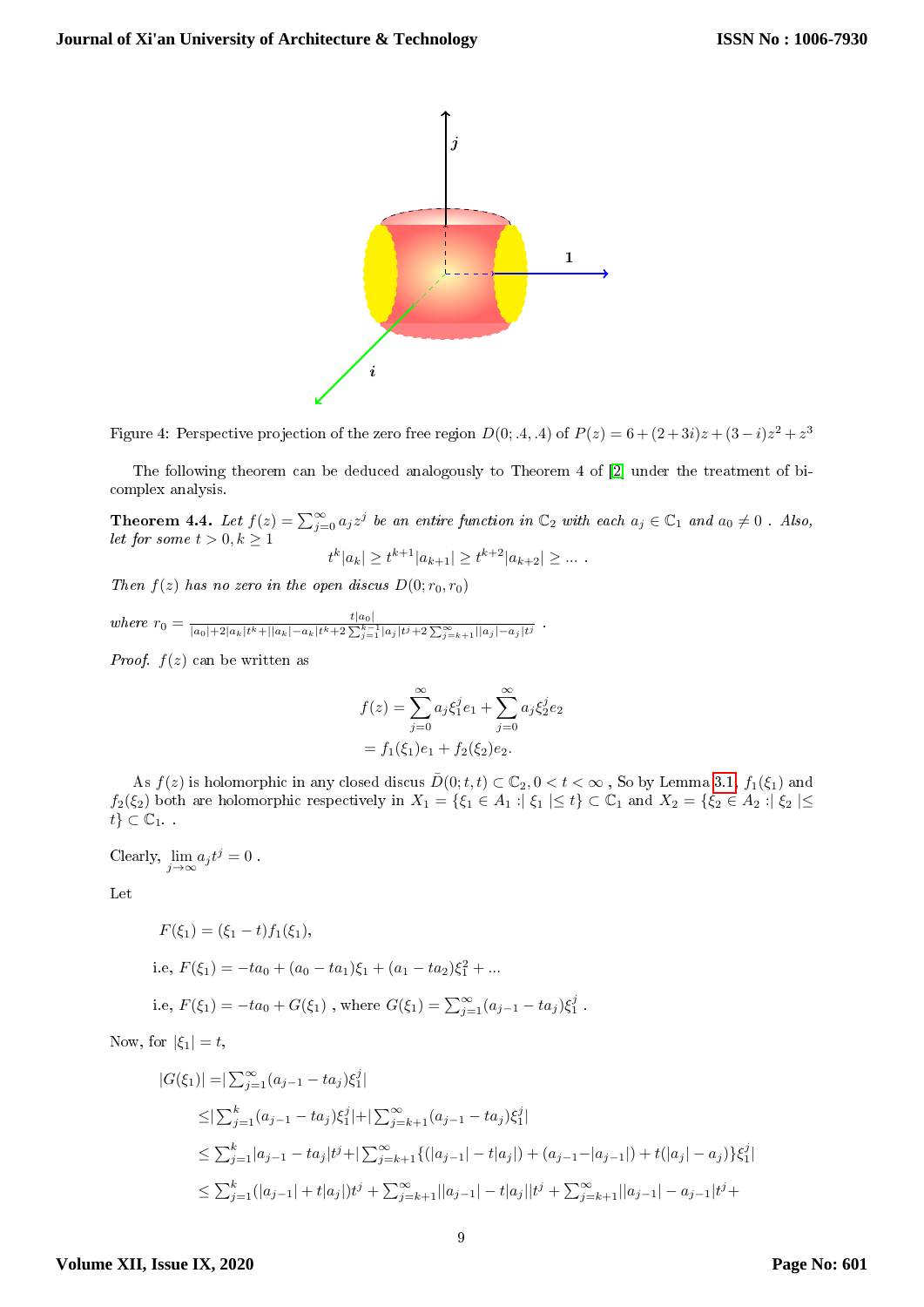$$
\sum_{j=k+1}^{\infty} ||a_j| - a_j|t^{j+1}
$$
  
=  $(|a_0| + |a_k|t^k)t + 2t \sum_{j=1}^{k-1} |a_j|t^j + \sum_{j=k+1}^{\infty} (|a_{j-1}| - t|a_j|)t^j + ||a_k| - a_k|t^{k+1} +$   

$$
2t \sum_{j=k+1}^{\infty} ||a_j| - a_j|t^j
$$
  
=  $t(|a_0| + 2|a_k|t^k + ||a_k| - a_k|t^k + 2 \sum_{j=1}^{k-1} |a_j|t^j + 2 \sum_{j=k+1}^{\infty} ||a_j| - a_j|t^j).$ 

Clearly,  $G(\xi_1)$  is holomorphic in  $|\xi_1| \leq t$ ,  $G(0) = 0$  and  $|G(\xi_1)| \leq t(|a_0| + 2|a_k|t^k + ||a_k| - a_k|t^k +$  $2\sum_{j=1}^{k-1} |a_j| t^j + 2\sum_{j=k+1}^{\infty} ||a_j| - a_j |t^j)$  for  $|\xi_1| = t$ . Hence by Lemma [3.3,](#page-2-1) we get that

$$
|G(\xi_1)| \le \frac{t(|a_0| + 2|a_k|t^k + ||a_k| - a_k|t^k + 2\sum_{j=1}^{k-1} |a_j|t^j + 2\sum_{j=k+1}^{\infty} ||a_j| - a_j|t^j)|\xi_1|}{t}
$$
  
= 
$$
(|a_0| + 2|a_k|t^k + ||a_k| - a_k|t^k + 2\sum_{j=1}^{k-1} |a_j|t^j + 2\sum_{j=k+1}^{\infty} ||a_j| - a_j|t^j)|\xi_1|
$$
 for  $|\xi_1| \le t$ .

Therefore for  $|\xi_1| < t$ , we get

$$
|F(\xi_1)| \ge t|a_0| - |G(\xi_1)|
$$
  
\n
$$
\ge t|a_0| - (|a_0| + 2|a_k|t^k + ||a_k| - a_k|t^k + 2\sum_{j=1}^{k-1} |a_j|t^j + 2\sum_{j=k+1}^{\infty} ||a_j| - a_j|t^j)|\xi_1| > 0
$$

if

$$
|\xi_1| < \frac{t|a_0|}{|a_0| + 2|a_k|t^k + ||a_k| - a_k|t^k + 2\sum_{j=1}^{k-1} |a_j|t^j + 2\sum_{j=k+1}^{\infty} ||a_j| - a_j|t^j}.
$$

Consequently, for  $|\xi_1| < t$ ,

$$
|f_1(\xi_1)| > 0 \text{ if } |\xi_1| < r_0 \text{ where } r_0 = \frac{t|a_0|}{|a_0| + 2|a_k|t^k + ||a_k| - a_k|t^k + 2\sum_{j=1}^{k-1} |a_j|t^j + 2\sum_{j=k+1}^{\infty} ||a_j| - a_j|t^j}.
$$
  
Similarly, for  $|\xi_1| < t$ ,  $|f_2(\xi_2)| > 0$  if  $|\xi_2| < r_0$ .

Therefore  $f_1(\xi_1)$  and  $f_2(\xi_2)$  both have no zeros respectively in  $X'_1 = {\xi_1 \in X_1 : \xi_1 \mid \xi_1 \mid \xi_2 \in X_2}$  and  $X'_2 = \{\xi_2 \in X_2 : |\xi_2| < r_0\}.$ 

Finally by Lemma [3.2,](#page-2-2)  $f(z) = f_1(\xi_1)e_1 + f_2(\xi_2)e_2$  has no zero in  $X'_1e_1 + X'_2e_2 = D(0; r_0, r_0)$ .

Thus the theorem is proved.

**Remark 4.6.** The following example with respective figure justifies the validity of Theorem  $4.4$ .

Example 4.4. Let 
$$
f(z) = e^z + \frac{z^2}{2} + \left(-\frac{1}{2} + \frac{1}{2}i\right)z + 2 + 4i
$$
.  
\nThen,  $f(z) = 3 + 4i + \left(\frac{1}{2} + \frac{1}{2}i\right)z + z^2 + \frac{z^3}{3!} + \dots$ .  
\nHere,  $a_0 = 3 + 4i$ ,  $a_1 = \frac{1}{2} + \frac{1}{2}i$ ,  $a_2 = 1$ ,  $a_j = \frac{1}{j!}$ ,  $j = 3, 4, \dots$ .  
\nFor  $t = 1$ ,  $k = 2$ ,  
\n $t^k |a_k| \ge t^{k+1} |a_{k+1}| \ge t^{k+2} |a_{k+2}| \ge \dots$   
\nNow,  $r_0 = \frac{t |a_0|}{|a_0| + 2|a_k|t^k + |a_k| - a_k|t^k + 2\sum_{j=1}^{k-1} |a_j|t^j + 2\sum_{j=k+1}^{\infty} |a_j| - a_j|t^j} \approx .59$ .

Hence by Theorem [4.4](#page-8-0) ,

$$
f(z) = e^{z} + \frac{z^{2}}{2} + \left(-\frac{1}{2} + \frac{1}{2}i\right)z + 2 + 4i
$$

has no zero in  $D(0; .59, .59)$ .

### **Volume XII, Issue IX, 2020**

 $\dots$  .

 $\Box$